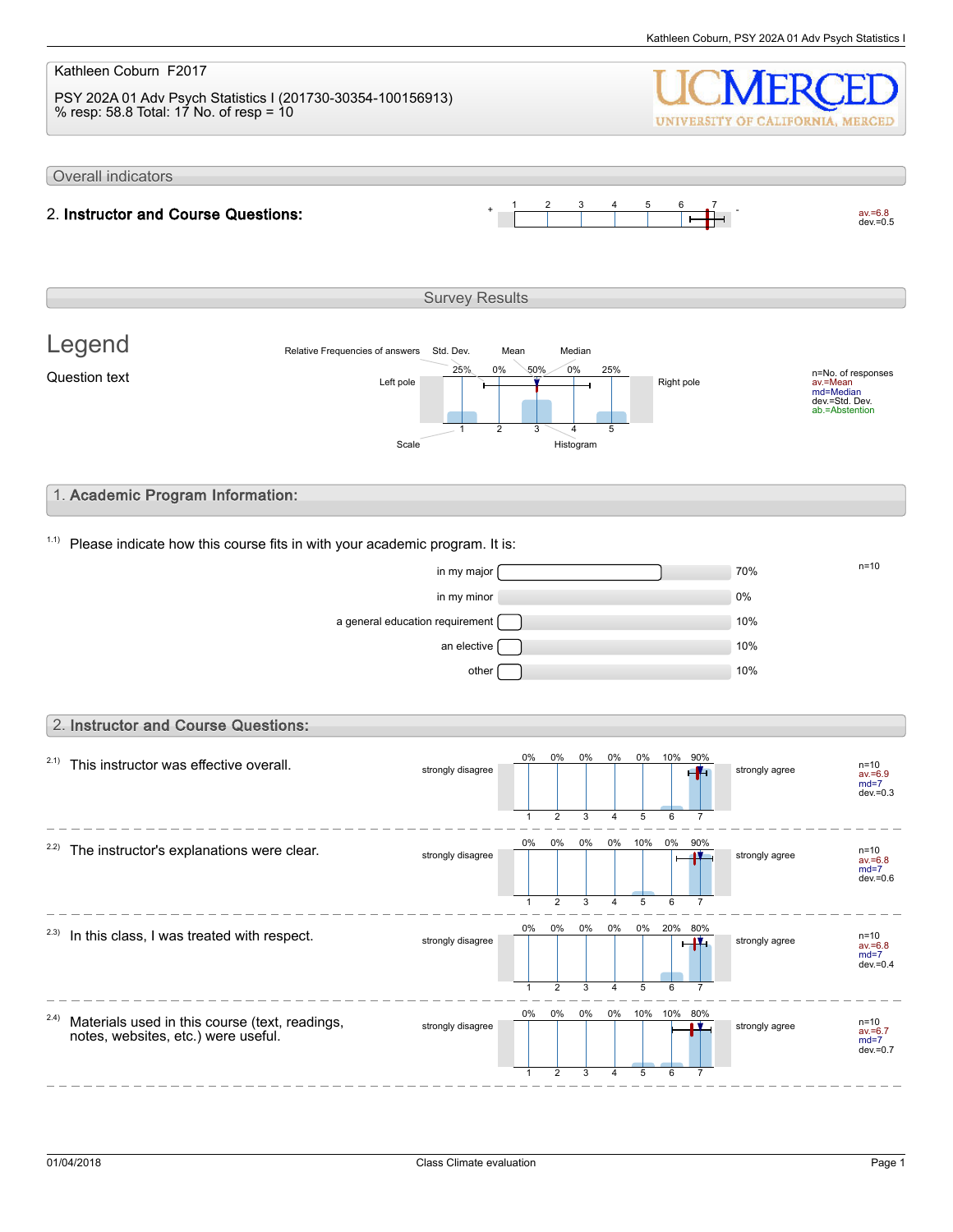| 2.5)  | Assigned work was valuable to my learning.                                       | strongly disagree | 0%                 | $0\%$                   | 0%               | 0%             | 0%             | 25%<br>75%                  | strongly agree | $n=8$<br>$av = 6.8$<br>$md=7$<br>$dev = 0.5$<br>$ab = 2$ |
|-------|----------------------------------------------------------------------------------|-------------------|--------------------|-------------------------|------------------|----------------|----------------|-----------------------------|----------------|----------------------------------------------------------|
|       | <sup>2.6)</sup> This class was well organized.                                   | strongly disagree | 0%<br>1            | $0\%$<br>2              | $0\%$<br>3       | 0%<br>4        | 5              | 0% 12.5% 87.5%<br>6         | strongly agree | $n=8$<br>$av = 6.9$<br>$md=7$<br>$dev = 0.4$<br>$ab = 2$ |
| 2.7)  | I knew what was expected of me in this class.                                    | strongly disagree | 0%                 | $\overline{2}$          | 0% 12.5% 0%<br>3 | 4              | 5              | 0% 12.5% 75%                | strongly agree | $n=8$<br>$av = 6.4$<br>$md=7$<br>$dev = 1.4$<br>$ab = 2$ |
| 2.8)  | The instructor was well prepared for class.                                      | strongly disagree | 0%<br>$\mathbf{1}$ | $0\%$<br>$\overline{2}$ | 0%<br>3          | 0%<br>4        | 5              | 0% 11.1% 88.9%<br>i Vi<br>6 | strongly agree | $n=9$<br>$av = 6.9$<br>$md=7$<br>$dev = 0.3$<br>$ab = 1$ |
| 2.9)  | There was sufficient time in class for questions<br>and discussion.              | strongly disagree | 0%<br>1            | 0%<br>$\overline{2}$    | 0%<br>3          | 0%<br>4        | 5              | 0% 11.1% 88.9%<br>6         | strongly agree | $n=9$<br>$av = 6.9$<br>$md=7$<br>$dev = 0.3$<br>$ab = 1$ |
| 2.10) | The instructor displayed enthusiasm for the<br>subject matter.                   | strongly disagree | 0%                 | $0\%$<br>$\overline{2}$ | 0%<br>3          | 0%<br>4        | 0%<br>5        | 10%<br>90%                  | strongly agree | $n = 10$<br>$av = 6.9$<br>$md=7$<br>$dev = 0.3$          |
|       | <sup>2.11)</sup> Methods of evaluation in this course were fair.                 | strongly disagree | 0%                 | $0\%$<br>$\overline{2}$ | 0%<br>3          | 4              | 5              | 0% 11.1% 33.3% 55.6%<br>6   | strongly agree | $n=9$<br>$av = 6.4$<br>$md=7$<br>$dev = 0.7$<br>$ab = 1$ |
|       | <sup>2.12)</sup> Feedback on my work was valuable to my<br>learning.             | strongly disagree | 0%<br>1            | 0%<br>$\overline{2}$    | 0%<br>3          | 0%<br>4        | 0%<br>5        | 20%<br>80%<br>11.<br>6      | strongly agree | $n = 10$<br>$av = 6.8$<br>$md=7$<br>$dev = 0.4$          |
|       | <sup>2.13)</sup> The instructor was available for consultation<br>outside class. | strongly disagree | 0%                 | <b>U%</b><br>2          | <b>0%</b><br>3   | <b>0%</b><br>4 | <b>0%</b><br>5 | 10%<br>90%<br>-14<br>6      | strongly agree | $n=10$<br>$av = 6.9$<br>$md=7$<br>$dev = 0.3$            |
|       | $2.14$ ) I learned a great deal in this course.                                  | strongly disagree | 0%                 | 0%                      | 0%               | 0%             |                | 0% 22.2% 77.8%<br>п.        | strongly agree | $n=9$<br>$av = 6.8$<br>$md=7$<br>$dev = 0.4$<br>$ab = 1$ |

1 2 3 4 5 6 7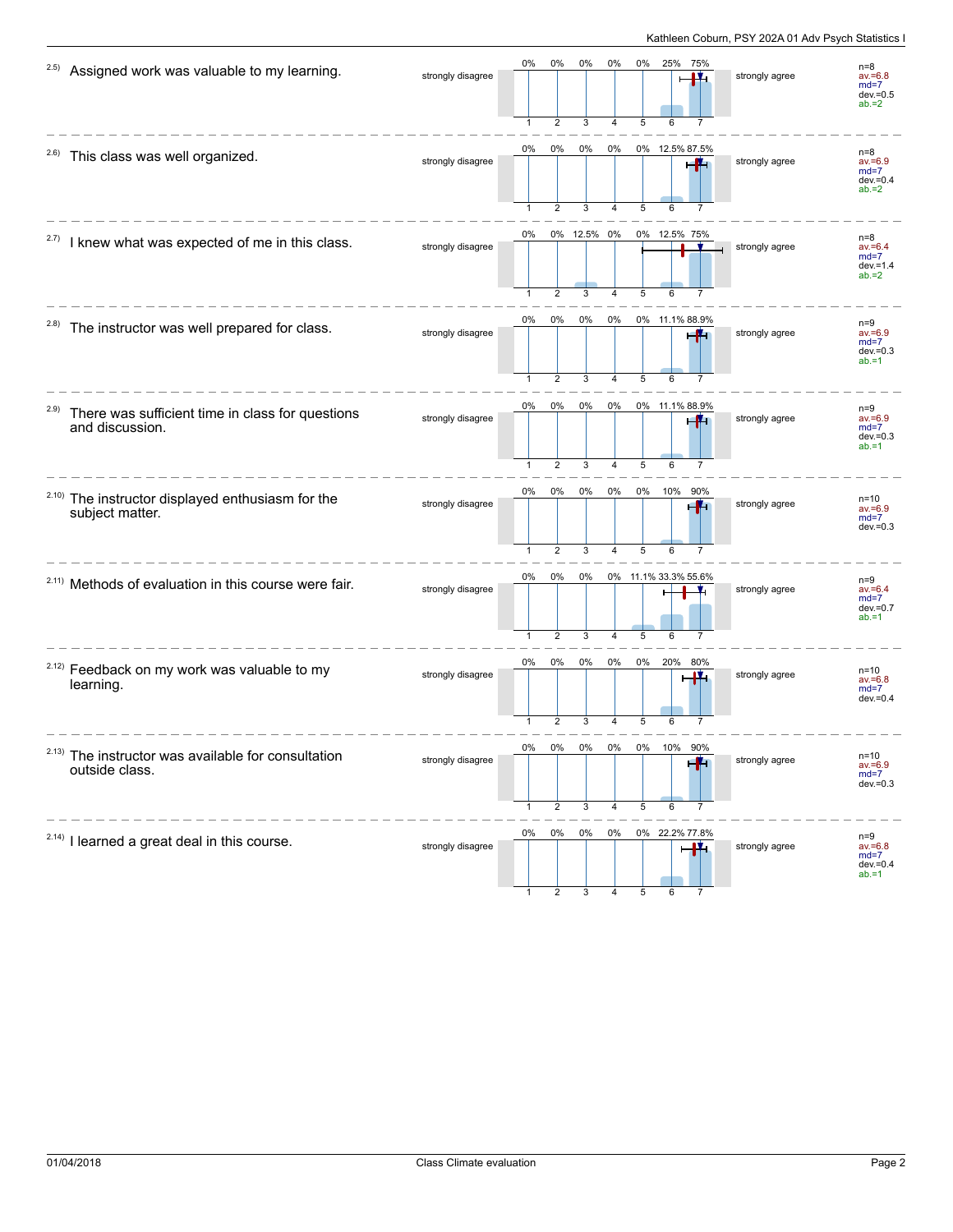# Histogram for scaled questions

The instructor's explanations were clear.

# This instructor was effective overall.



#### Materials used in this course (text, readings, notes, websites, etc.) were useful.



# I knew what was expected of me in this class.



#### The instructor displayed enthusiasm for the subject matter.



## The instructor was available for consultation outside class.





## Assigned work was valuable to my learning.



## The instructor was well prepared for class.



# Methods of evaluation in this course were fair.



# I learned a great deal in this course.



## In this class, I was treated with respect.



## This class was well organized.



## There was sufficient time in class for questions and discussion.



## Feedback on my work was valuable to my learning.

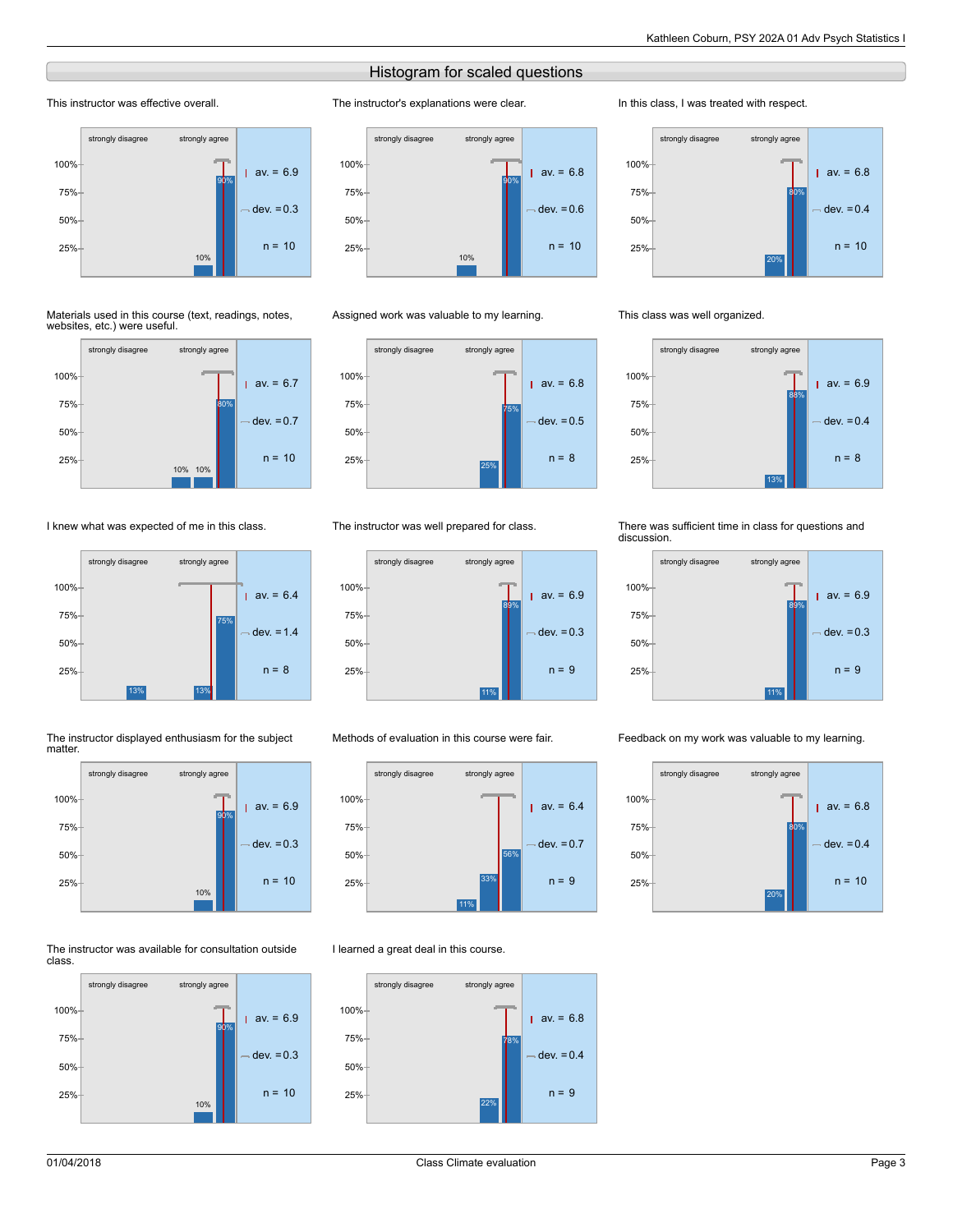# Profile

-----------

Ė

Name of the instructor: Kathleen Coburn Name of the course: (Name of the survey)

Subunit: Subunit: Social Sciences, Humanities & Arts PSY 202A 01 Adv Psych Statistics I

Comparative line: Fall 2017 Course Evaluation Averages

Values used in the profile line: Mean

# 2. Instructor and Course Questions:

- $2.1$ ) This instructor was effective overall.
- $2.2$ ) The instructor's explanations were clear.
- $2.3$  In this class, I was treated with respect.
- 2.4) Materials used in this course (text, readings, notes, websites, etc.) were useful.
- $2.5$ ) Assigned work was valuable to my learning.
- $2.6$ ) This class was well organized.
- $2.7)$  I knew what was expected of me in this class.
- $2.8$ ) The instructor was well prepared for class.
- 2.9) There was sufficient time in class for questions and discussion.
- 2.10) The instructor displayed enthusiasm for the subject matter.
- 2.11) Methods of evaluation in this course were fair.
- 2.12) Feedback on my work was valuable to my learning.
- 2.13) The instructor was available for consultation outside class.
- $2.14$ ) I learned a great deal in this course.

| strongly<br>disagree | strongly agree |
|----------------------|----------------|
| strongly<br>disagree | strongly agree |
| strongly<br>disagree | strongly agree |
| strongly<br>disagree | strongly agree |
| strongly<br>disagree | strongly agree |
| strongly<br>disagree | strongly agree |
| strongly<br>disagree | strongly agree |
| strongly<br>disagree | strongly agree |
| strongly<br>disagree | strongly agree |
| strongly<br>disagree | strongly agree |
| strongly<br>disagree | strongly agree |
| strongly<br>disagree | strongly agree |
| strongly<br>disagree | strongly agree |
| strongly<br>disagree | strongly agree |

n=10 av.=6.9 md=7.0 dev.=0.3 n=8596 av.=6.1 md=6.0 dev.=1.3 n=10 av.=6.8 md=7.0 dev.=0.6 n=8567 av.=6.0 md=6.0 dev.=1.3 n=10 av.=6.8 md=7.0 dev.=0.4 n=8595 av.=6.4 md=7.0 dev.=1.1 n=10 av.=6.7 md=7.0 dev.=0.7 n=8557 av.=6.1 md=6.0 dev.=1.2 n=8 av.=6.8 md=7.0 dev.=0.5 n=8422 av.=6.1 md=6.0 dev.=1.3 n=8 av.=6.9 md=7.0 dev.=0.4 n=8583 av.=6.0 md=6.0 dev.=1.3 n=8 av.=6.4 md=7.0 dev.=1.4 n=8592 av.=6.1 md=6.0 dev.=1.3 n=9 av.=6.9 md=7.0 dev.=0.3 n=8561 av.=6.2 md=7.0 dev.=1.2 n=9 av.=6.9 md=7.0 dev.=0.3 n=8581 av.=6.2 md=7.0 dev.=1.2 n=10 av.=6.9 md=7.0 dev.=0.3 n=8566 av.=6.3 md=7.0 dev.=1.1 n=9 av.=6.4 md=7.0 dev.=0.7 n=8572 av.=6.1 md=6.0 dev.=1.3 n=10 av.=6.8 md=7.0 dev.=0.4 n=8338 av.=6.0 md=6.0 dev.=1.3 n=10 av.=6.9 md=7.0 dev.=0.3 n=8506 av.=6.3 md=7.0 dev.=1.1 n=9 av.=6.8 md=7.0 dev.=0.4 n=8600 av.=6.1 md=6.0 dev.=1.3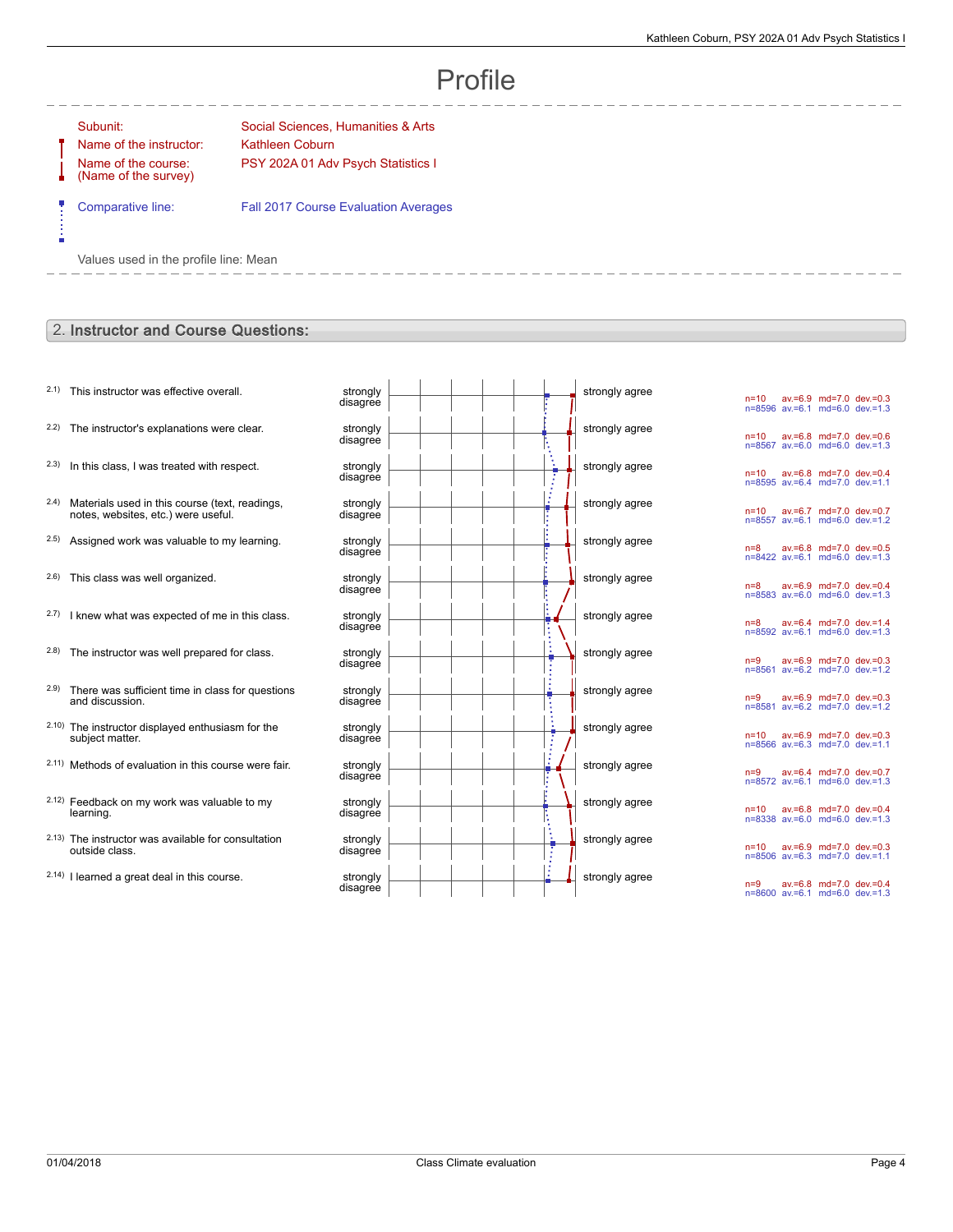| ΤI<br>ſ |  |
|---------|--|
|---------|--|

| subunit: |  |  |
|----------|--|--|
|          |  |  |

A Ų

ń

Name of the instructor: Kathleen Coburn Name of the course: (Name of the survey)

Subunit: Social Sciences, Humanities & Arts PSY 202A 01 Adv Psych Statistics I

--------

Comparative line: Fall 2017 Course Evaluation Averages